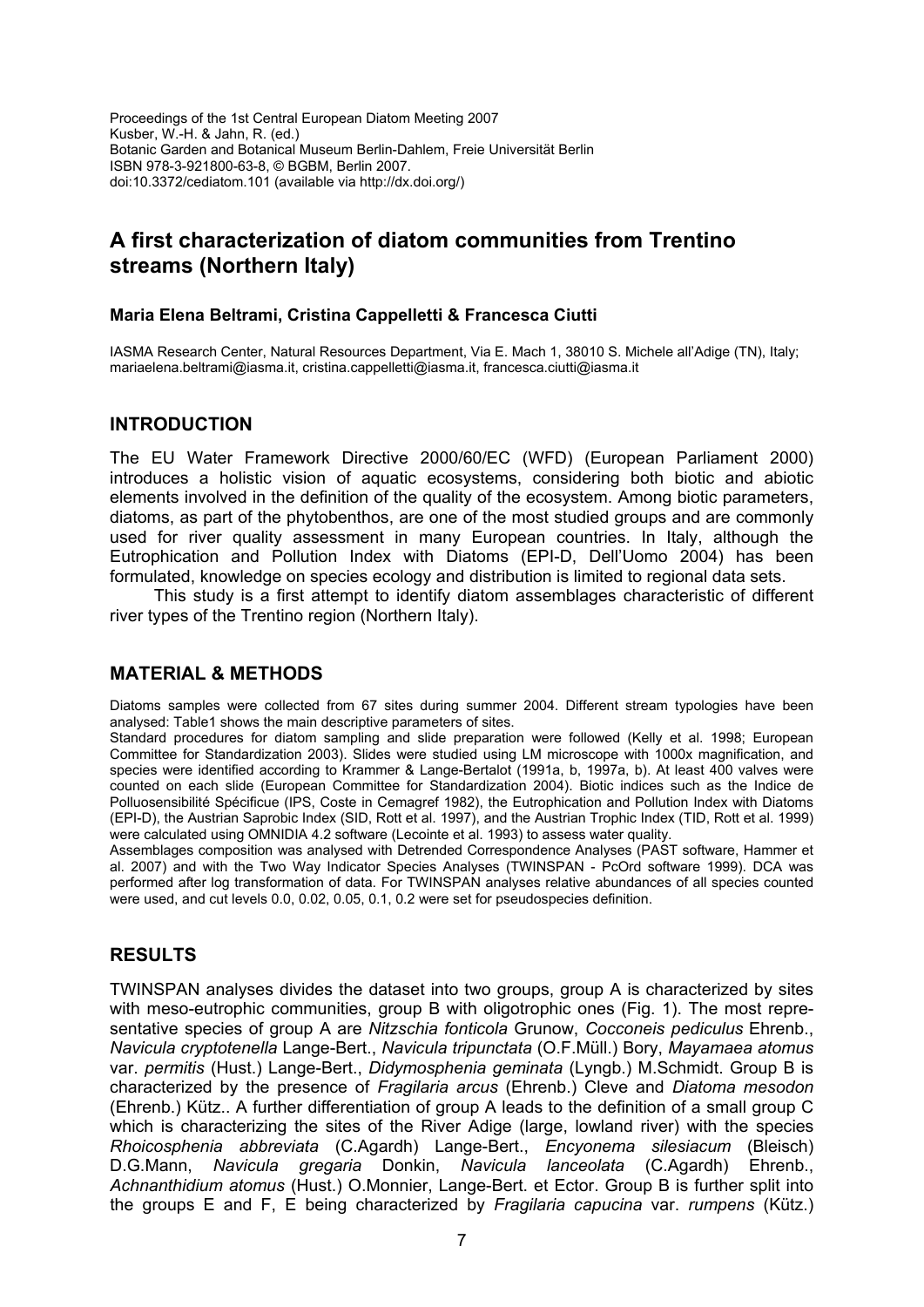Lange-Bert., F by *Encyonema minutum* (Hilse) D.G.Mann*, Fragilaria capucina* var. *vaucheriae* (Kütz.) Lange-Bert., *Gomphonema pumilum* (Grunow) E.Reichardt et Lange-Bert. In group E sites of the River Sarca basin with a mainly siliceous and glacial regime can be found, while group F comprises sites of the River Avisio basin with a pluvial-nival regime.



**Fig. 1.** TWINSPAN groupings.



**Fig. 2.** Detrended Correspondence Analyses. Colours refer to TWINSPAN groupings (see Fig. 1): green x -Group C; filled pink squares –Group D; empty blue squares –Group E; light blue triangulars – Group F.

Similar results are obtained with DCA (Fig. 2). Sites are scattered along the axis 1 mainly according to their trophic status. The group of oligotrophic sites, on the right side of Fig. 1, is moreover spread along axis 2: in the upper part of the graph there are sites representative of group E, in the lower sites of group F.

Table 2 compares the results of quality assessment among four biotic indices; in Table 3 Pearson's correlation among these four indices is reported.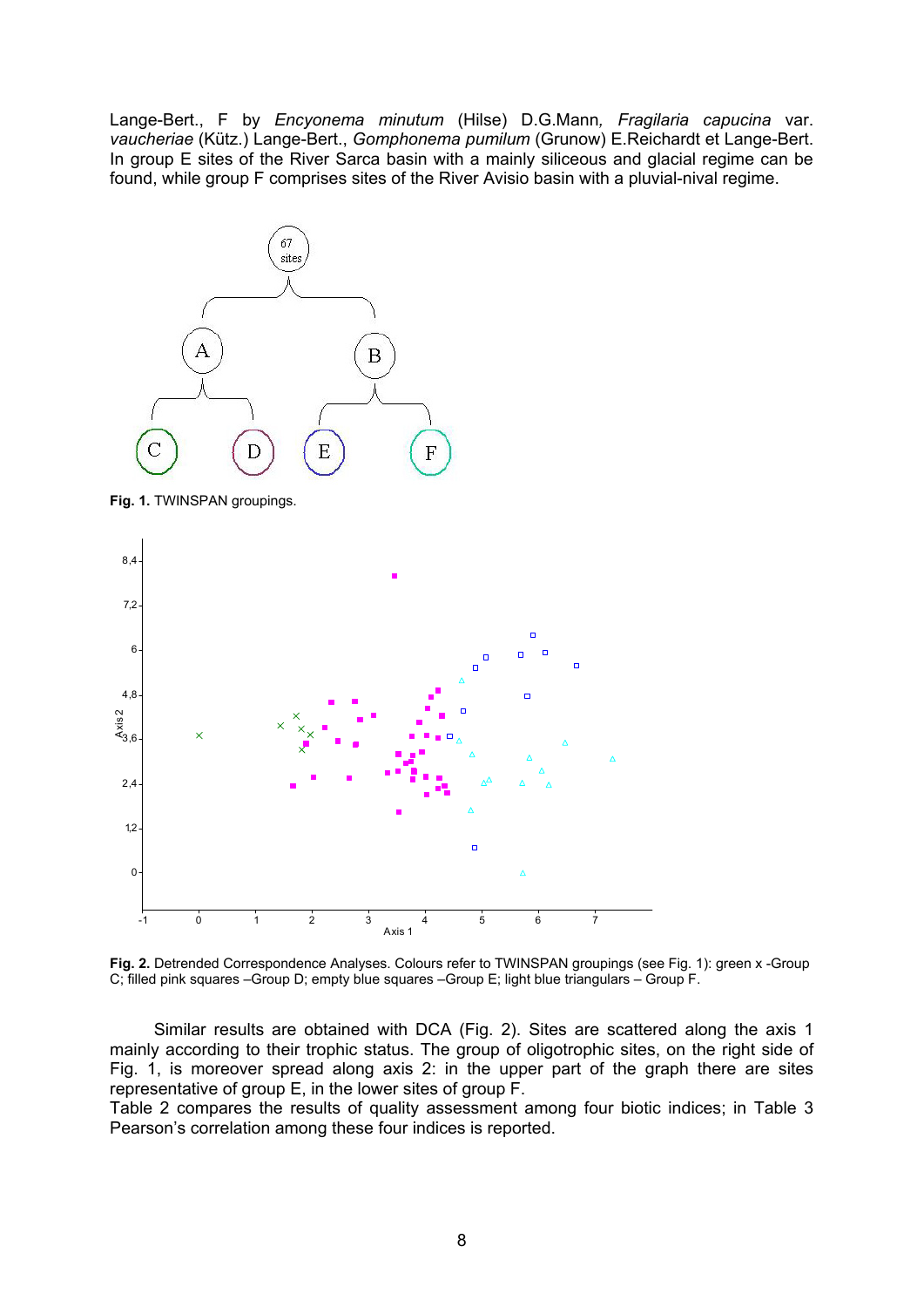| Sites characteristics         | Number of<br>sites |    |
|-------------------------------|--------------------|----|
|                               | 800-1600           | 27 |
| Altitude (m)                  | 200-800            | 30 |
|                               | 200                | 10 |
|                               | $5$                | 15 |
| Distance                      | $5 - 25$           | 30 |
| from source                   | 25-75              | 13 |
| (km)                          | 75-150             | 4  |
|                               | >150               | 5  |
| Flow regime                   | pluvio-nival       | 51 |
|                               | glacial            | 16 |
| Geology                       | siliceus           | 24 |
|                               | calcareus          | 43 |
|                               | 10                 | 23 |
| TP ( $\mu$ g l <sup>-1)</sup> | 10-30              | 16 |
|                               | 30-100             | 19 |
|                               | >100               | 9  |
|                               | < 600              | 31 |
| $NO_3$ (µg $I^1$ )            | 600-1200           | 22 |
|                               | 1200-4000          | 11 |
|                               | $<$ 4000           | 3  |

|                     | AD1             | Ш            | Ш              | Ш                  | eu       |
|---------------------|-----------------|--------------|----------------|--------------------|----------|
|                     | AD <sub>2</sub> | I            | I-II           | I-II               | meso-eu  |
|                     |                 |              |                |                    |          |
| Adige               | AD <sub>3</sub> |              | I-II           | Ш                  | eu       |
|                     | AD4             | ı            | I-II           | Ш                  | eu       |
|                     | AD5             | ı            | I              | I-II               | meso-eu  |
|                     | AD6             | ı            | ı              | $I-II$             | meso-eu  |
| Algone              | ALG M           | I            | I              | I-II               | oli      |
|                     | AMB_M           | Ī            | $\overline{1}$ | $I-II$             | oli      |
| Ambiez              | AMB_V           | ı            | ı              | Ш                  | meso-eu  |
|                     | ARNO M          | I            | I              | $\left  - \right $ | oli      |
| Arno'               | ARNO_V          | Ш            | I-II           | 11-111             | eu-poly  |
| Astico              | AS1             | I            | I              | Ш                  |          |
|                     |                 |              |                |                    | meso-eu  |
|                     | AV <sub>1</sub> | I            | I              | Ш                  | meso     |
| Avisio              | AV <sub>2</sub> | ı            | I              | I-II               | meso     |
|                     | AV <sub>3</sub> | ı            | I              | I-II               | meso-eu  |
|                     | AV4             | ı            | I              | I-II               | oli-meso |
|                     | BEDU P M        | I            | ı              | $I-II$             | oli      |
| Bedu' di Pelugo     | BEDU_P_V        | ı            | I              | I-II               | oli-meso |
|                     | BEDU_SV_M       | Ī            | I              | $I - II$           | oli      |
| Bedu' S. Valentino  | BEDU_SV_V       | I            | I              | Ш                  | meso-eu  |
|                     |                 | Ī            | Ī              |                    |          |
| Bianco              | BI M            |              |                | $I-II$             | meso     |
|                     | BI V            | ı            | ı              | I-II               | oli-meso |
|                     | BR1             | I            | I              | I-II               | meso     |
| <b>Brenta</b>       | BR <sub>2</sub> | Ш            | I-II           | Ш                  | meso-eu  |
|                     | BR <sub>3</sub> | I            | I              | I-II               | meso     |
|                     | CAD M           | ı            | ı              | $I-II$             | oli      |
| Cadino              | CAD V           | ı            | ı              | I-II               | oli      |
| Calvello            | CALVELLO        | I            | I              | $I-I$              | meso     |
|                     | CAV_M           | I            | ı              | $I-II$             | oli      |
| Cavelonte           |                 |              |                |                    |          |
|                     | CAV_V           | ı            | ı              | I-II               | oli      |
|                     | CH1             | I            | I              | $I - II$           | oli-meso |
| Chiese              | CH <sub>2</sub> | Ш            | Ш              | Ш                  | eut      |
|                     | CH <sub>3</sub> | ı            | I              | I-II               | oli-meso |
|                     | CI <sub>1</sub> | I            | I              | $I - II$           | oli-meso |
|                     |                 |              |                |                    |          |
| Cismon              |                 | ı            | ı              |                    |          |
|                     | CI <sub>2</sub> |              |                | Ш                  | meso     |
| Dalo'               | DALO M          | $\mathbf{I}$ | $\mathbf{I}$   | $  -   $           | eu       |
|                     | DALO_V          | Ш            | Ш              | 11-111             | eu-poly  |
|                     | DUINA_FB        | I            | I              | I-II               | meso-eu  |
| Diuna               | DUINA_M         | I            | I              | I-II               | oli      |
|                     | DUINA_V         | II           | Ш              | Ш                  | eu-poly  |
| Fersina             | FE <sub>1</sub> | Ш            | $I-II$         | Ш                  | meso-eu  |
| Gardonè             | GAR             | I            | T              | I-II               | oli      |
| Lagorai             | LAG V           | I            | I              | I-II               | ultraoli |
| Leno                |                 | I            | I              |                    | oli-meso |
| Moena               | LE1             | I            | I              | I-II<br>I-II       |          |
|                     | <b>MOENA</b>    |              |                |                    | oli      |
|                     | NO <sub>1</sub> | I            | I              | $I-I$              | oli-meso |
| Noce                | NO <sub>2</sub> | I            | I              | $I - II$           | oli-meso |
|                     | NO3             | I            | I              | I-II               | oli-meso |
|                     | NO <sub>4</sub> | I            | I              | I-II               | meso-eu  |
|                     | PR M            | ı            | I              | $I - II$           | meso     |
| Predaia             | PR_V            | ı            | I              | Ш                  | meso     |
|                     | SA CAMP M       | I            | I              | $\left  - \right $ | meso-eu  |
| Sarca di Campiglio  | SA CAMP V       | I            | I              | I-II               | oli-meso |
|                     |                 |              |                |                    |          |
| Sarca Val di Genova | SA GE M         | II           | ı              | 11-111             | meso-eu  |
|                     | SA GE V         | I            | I              | I-II               | oli      |
| Sarca Nambrone      | SA NAM M        | I            | I              | I-II               | oli      |
| Sarca Nambino       | SA NAMBI        | I            | ı              | $I-II$             | oli      |
|                     | SA PINZOLO      | I            | $\overline{1}$ | I-II               | meso-eu  |
|                     | SA COMANO       | Ш            | Ш              | Ш                  | eu       |
|                     | SA DARE         | I            | I              | $I-II$             | meso-eu  |
|                     | SA <sub>1</sub> | I            | $I-II$         | I-II               | meso-eu  |
| Sarca               |                 | Ш            |                |                    |          |
|                     | SA <sub>2</sub> |              | II             | Ш                  | eu       |
|                     | SA <sub>3</sub> |              | $I-II$         | Ш                  | meso     |
|                     | SA4             | I            | I              | I-II               | meso-eu  |
|                     | SA_LINFA        | I            | I              | Ш                  | meso     |
| Stava               | STA_V           | I            | T              | I-II               | oli-meso |
| Vanoi               | VA <sub>1</sub> | I            | I              | Ш                  | meso     |

Table 1. Main descriptive parameters of sites.

#### Table 2. Sites quality using different biotic indices.

Site

Watercourse

IPS EPI-D SID

class class class

TID

 $class$ 

Table 3. Pearson's Correlation among biotic indices  $(*: p < 0.01)$ .

|            | IPS      | EPI-D          | SID      | חוד |
|------------|----------|----------------|----------|-----|
| <b>IPS</b> |          |                |          |     |
| FPI-D      | $0.78**$ |                |          |     |
| <b>SID</b> |          | $0.83**0.81**$ |          |     |
| TID        | $0.81**$ | $0.87**$       | $0.75**$ |     |